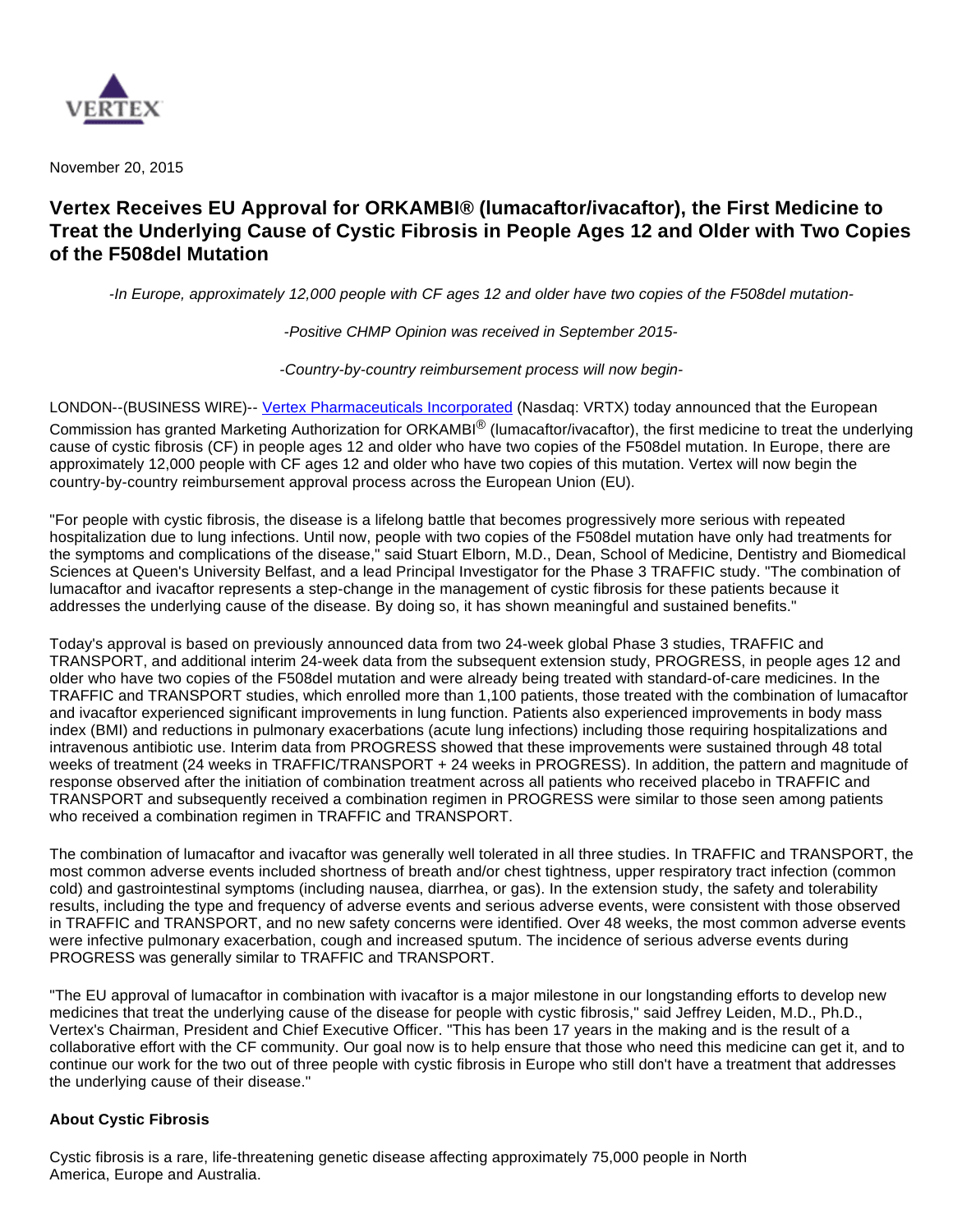CF is caused by a defective or missing cystic fibrosis transmembrane conductance regulator (CFTR) protein resulting from mutations in the CFTR gene. Children must inherit two defective CFTR genes - one from each parent - to have CF. There are approximately 2,000 known mutations in the CFTR gene. Some of these mutations, which can be determined by a genetic, or genotyping test, lead to CF by creating non-working or too few CFTR protein at the cell surface. The defective function or absence of CFTR proteins in people with CF results in poor flow of salt and water into and out of the cell in a number of organs. In the lungs, this leads to the buildup of abnormally thick, sticky mucus that can cause chronic lung infections and progressive lung damage in many patients that eventually leads to death. The median age of death is in the mid-to-late 20s.

## **About ORKAMBI® (lumacaftor/ivacaftor) and the F508del mutation**

In people with two copies of the F508del mutation, the CFTR protein is not processed and trafficked normally within the cell, resulting in little-to-no CFTR protein at the cell surface. Patients with two copies of the F508del mutation are easily identified by a simple genetic test.

ORKAMBI is a combination of lumacaftor, which is designed to increase the amount of mature protein at the cell surface by targeting the processing and trafficking defect of the F508del-CFTR protein, and ivacaftor, which is designed to enhance the function of the CFTR protein once it reaches the cell surface. It is an oral pill taken every 12 hours - once in the morning and once in the evening.

For complete product information, please see the Summary of Product Characteristics that can be found on [www.ema.europa.eu](http://cts.businesswire.com/ct/CT?id=smartlink&url=http%3A%2F%2Fwww.ema.europa.eu&esheet=51228415&newsitemid=20151120005194&lan=en-US&anchor=www.ema.europa.eu&index=2&md5=5a45892f791775becd0781f39d27354f) once posted.

### **Collaborative History with Cystic Fibrosis Foundation Therapeutics, Inc. (CFFT)**

Vertex initiated its CF research program in 1998 as part of a collaboration with CFFT, the nonprofit drug discovery and development affiliate of the Cystic Fibrosis Foundation. Both of our approved CF medicines were discovered by Vertex as part of this collaboration.

### **About Vertex**

Vertex is a global biotechnology company that aims to discover, develop and commercialize innovative medicines so people with serious diseases can lead better lives. In addition to our clinical development programs focused on cystic fibrosis, Vertex has more than a dozen ongoing research programs aimed at other serious and life-threatening diseases.

Founded in 1989 in Cambridge, Mass., Vertex today has research and development sites and commercial offices in the United States, Europe, Canada and Australia. For six years in a row, Science magazine has named Vertex one of its Top Employers in the life sciences. For additional information and the latest updates from the company, please visit [www.vrtx.com.](http://cts.businesswire.com/ct/CT?id=smartlink&url=http%3A%2F%2Fwww.vrtx.com&esheet=51228415&newsitemid=20151120005194&lan=en-US&anchor=www.vrtx.com&index=3&md5=e16b0e1c51b9513a2528dcdd15be24f5)

### **Special Note Regarding Forward-looking Statements**

This press release contains forward-looking statements, as defined in the Private Securities Litigation Reform Act of 1995, as amended, including the quotes in the second and fifth paragraphs of this press release and statements regarding the timing of the availability of ORKAMBI and the country-by-country reimbursement approval process. While the company believes the forward-looking statements contained in this press release are accurate, there are a number of factors that could cause actual events or results to differ materially from those indicated by such forward-looking statements. Those risks and uncertainties include, among other things, risks related to commercializing ORKAMBI in Europe and the other risks listed under Risk Factors in Vertex's annual report and quarterly reports filed with the Securities and Exchange Commission and available through Vertex's website at [www.vrtx.com](http://cts.businesswire.com/ct/CT?id=smartlink&url=http%3A%2F%2Fwww.vrtx.com&esheet=51228415&newsitemid=20151120005194&lan=en-US&anchor=www.vrtx.com&index=4&md5=2dd2b0d39fb03c08d24727d61ceca792). Vertex disclaims any obligation to update the information contained in this press release as new information becomes available.

(VRTX-GEN)

View source version on [businesswire.com](http://businesswire.com/): <http://www.businesswire.com/news/home/20151120005194/en/>

Vertex Pharmaceuticals Incorporated Investors: Michael Partridge, +1 617-341-6108 or Kelly Lewis, +1 617-961-7530 or